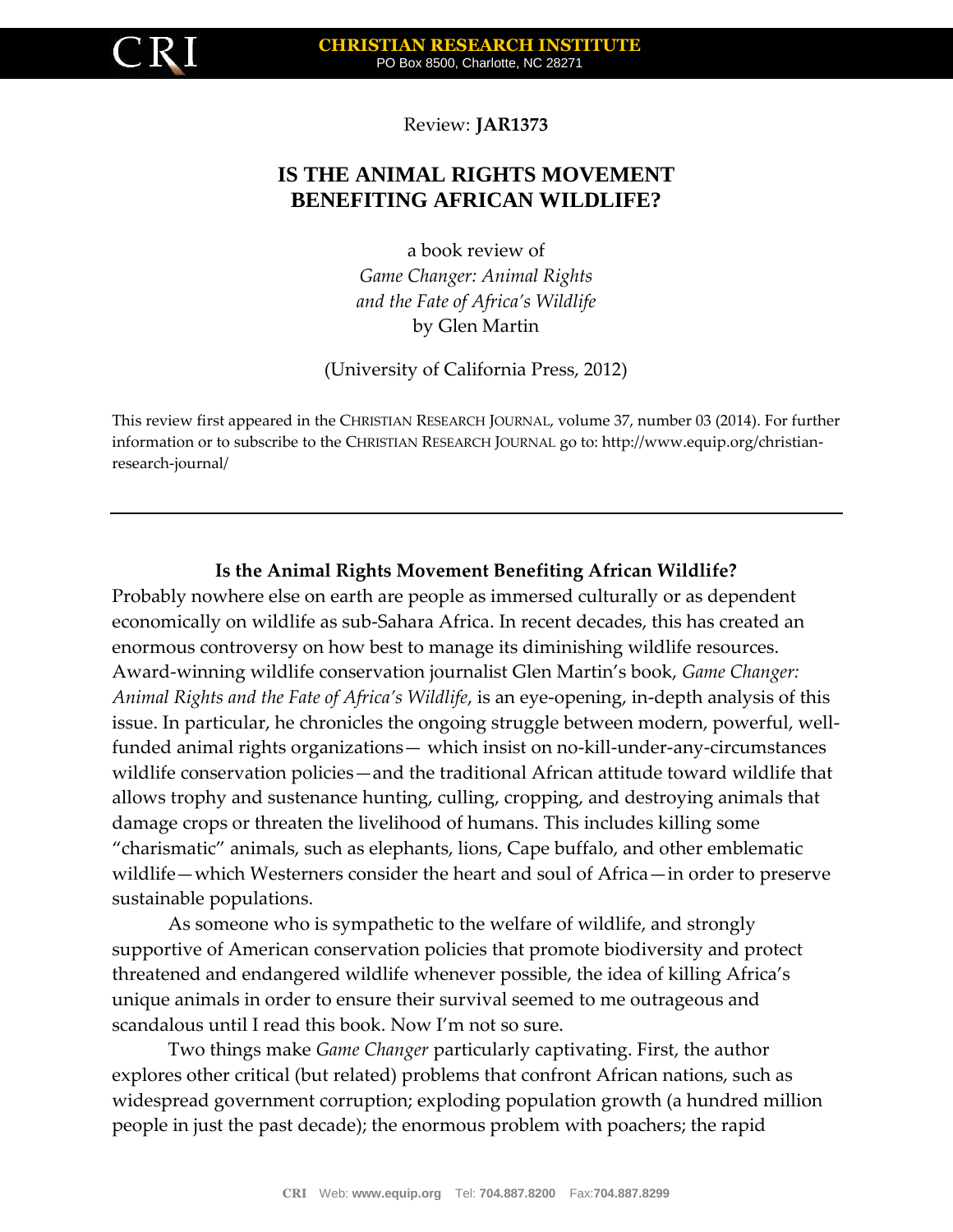conversion of wilderness to cropland and pasture; widespread ecological damage to prime wildlife habitat due to intensive farming on semi-arid lands; and the persistence of anti-colonialism. The second unique feature of *Game Changer* is that the author does not rely on just statistics and research for his material. Rather, much of the book is comprised of interviews and conversations with individuals on the cutting edge of African wildlife conservation: governmental officials; rangers and wardens; NGO officials (nongovernment organizations that support modern animal-rights movements); and the owners of huge ranches, often with tens of thousands of acres.

The heart of *Game Changer*, however, zeroes in on the challenges facing African nations as they seek solutions on how best to manage their wildlife resources. Martin presents two firmly entrenched, but diametrically opposite, opinions on this. One is the traditional view of wildlife management, which allows the economic incentives of trophy hunting, culling, and cropping to keep animal populations under control and to produce a continuous revenue flow into national and private coffers. The second view is a total ban on killing all animals and to rely instead on *ecotourism* as the primary source of revenue from wildlife resources. Martin presents both sides of this controversy by investigating how it plays out primarily in Kenya (which bans any killing of animals) and Tanzania (which is pro-hunting).

**Traditional Wildlife Management.** The historic philosophy of wildlife management in sub-Sahara Africa is essentially pragmatic, and it still persists among most nations to this day (Kenya being the major exception). This strategy allows trophy and sustenance hunting as well as culling and cropping. According to proponents of this view, harvesting "megafauna" (large animals such as elephants) keeps their populations at a level the land can support, which in turn prevents environmental degradation. It also provides income from trophy hunting and animal byproducts, such as ivory. (The total cost of a safari in Tanzania could be more than a hundred thousand dollars for a trophy hunter [p. 107].)

Traditional wildlife management advocates also point out that hunting supplies large quantities of meat to villages, where protein shortages are endemic. Moreover, supporters claim, the profits from hunting, culling, and cropping give tribal communities economic incentives to tolerate living in proximity with wild animals—in particular elephants, which can quickly demolish farmland, and dangerous predators that sometimes prey on livestock.

**Animal Rights–Motivated Wildlife Conservation.** The second perspective on how best to manage Africa's wildlife is to implement a total ban on killing *any* animals and to derive revenue from wildlife resources through ecotourism. The argument, as one proponent put it, goes like this: "While one thousand people can observe a herd of twelve hundred buffalos, only five people can reasonably hunt them" (68). Since much of the money funding this version of wildlife management comes from North American and European animal rights organizations, these groups have tremendous influence on governmental policies. But it's a radical departure from Africa's traditional approach of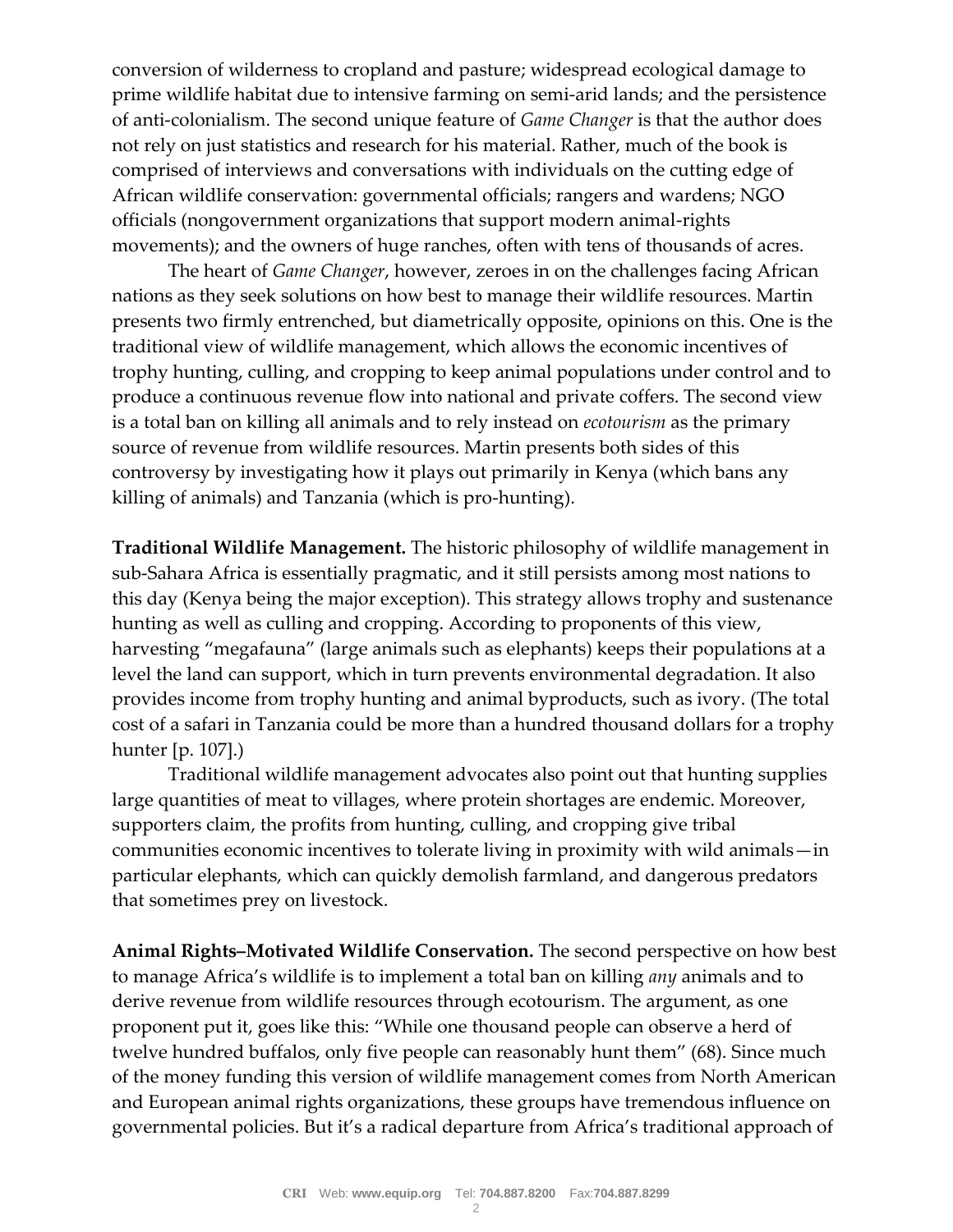consumptively utilizing wildlife resources. How this new ideological view of wildlife conservation came about is one of the most fascinating segments of the book.

The animal rights movement in Africa began in 1966 with the release of the Oscar-winning film *Born Free*, which changed the image of the African lion from a dangerous predator to a fascinating sentient creature "capable of receiving and reciprocating human affection" (12). *Born Free* (and its sequel *Living Free*) laid the foundation for a new conservation ethos that vilified killing Africa's megafauna and fostered an "anthropomorphic" view of wildlife where *individual* animals were of great value and "not simply meat on the hoof" (97). This ultimately transformed the way people in the developed world viewed African wildlife—and it galvanized the animal rights movement in Africa.

It is true that these organizations have benefited African wildlife. In particular, they fund and support national and private parks and reserves, which are important reservoirs of wildlife. But on the down side, restricting megafauna to parks and reserves, while maintaining a total ban on hunting, has created areas with dreadful environmental deterioration. For example, if elephant populations are not controlled, they can trample landscapes, destroy rangeland, and so degrade local ecosystems that many other species decline.

So the question is, does the animal rights system of wildlife conservation work for Africa? Most of the experts Martin interviewed say no. Kenya has a ban on hunting, yet its wildlife populations have declined 70 percent since the law was implemented in 1977. In fact, according to the famous paleoanthropologist Richard Leakey—a former director of Kenya's Wildlife Service—hunting has never stopped in Kenya, but there is more hunting in the nation today than any time since its independence (148).

There is another factor in the controversy over wildlife conservation in Africa, and it surfaces in many of Martin's interviews. It may well be the determining factor of which wildlife policy is the best fit for African wildlife and its rural citizens.

**The Pastoralists.** Most of the wildlife conservationists Martin interviewed agree that the fundamental problem with the American and European version of animal rights–based wildlife conservation is that it neglects the poor, largely marginalized communities of pastoralists. Outside urban centers, millions of Africans live in small villages and subsist on nomadic pastoral livelihoods. Often these people survive on the threshold of starvation. They cannot afford to have elephants trample rangeland or lions prey on their livestock. Thus, pastoralists have little incentive to cooperate with wildlife agencies or to get on board with policies that seek to curtail hunting, grazing, and even poaching.

Ole Kaparo, a former speaker of the Kenyan parliament (and Maasai leader) sums up the problem bluntly: "The communities generally view wildlife as a problem....The people are prevented from benefiting from it in any way. They can't hunt it. They can have trouble getting compensation when a lion kills their cattle....So the simple solution for the pastoralist is to eliminate wildlife completely. No wild